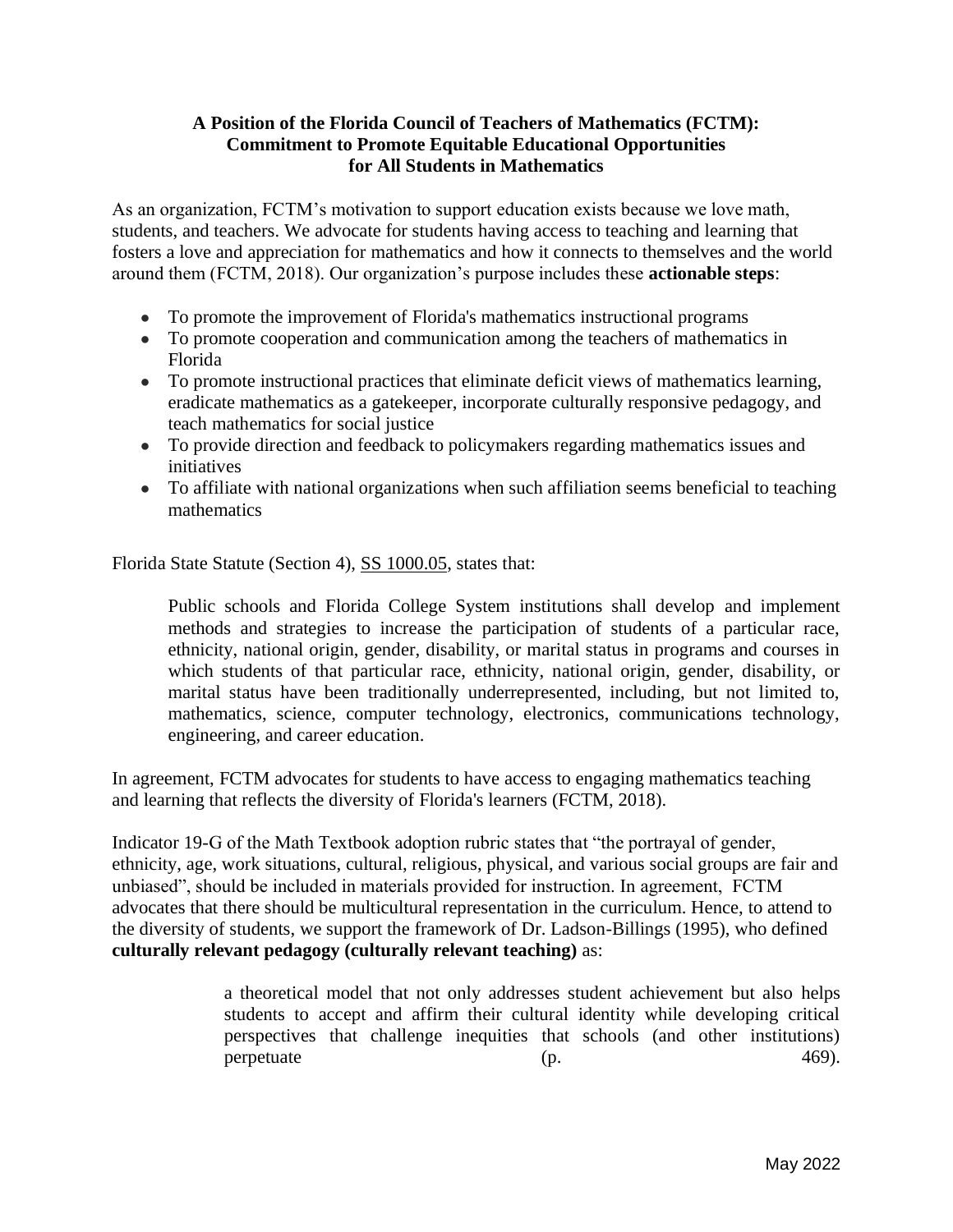In efforts to support math teachers in providing equity and access for all learners, we desire to connect math to all students and teachers through bridging the achievement gap. Further, we strive to support families and students in a collaborative effort through ongoing resources and opportunities for engagement. During the transition to new mathematics standards we will continue to provide necessary supports to our members.

In alignment with the newly adopted B.E.S.T. Standards for Mathematical Thinking and Reasoning Standards, specifically MTR 1.1 which requires students to "Actively participate in effortful learning both individually and collectively," FCTM will continue to support teachers to "cultivate a community of growth mindset learners and foster perseverance in students by choosing tasks that are challenging." Teachers are encouraged to identify and use appropriate strategies to address achievement and opportunity gaps.

As stated earlier, we advocate for students having access to teaching and learning that fosters a love and appreciation for mathematics and how it connects to themselves and the world around them (FCTM, 2018). One of the ways that mathematics can connect to students' world is through exploring issues related to one's sense of belonging in the classroom and within society. Hence, mathematics should be used as a tool to empower students to understand their world better, form informed opinions, and enact change in society.

We advocate for students to have access to necessary supports to thrive within rigorous, adaptive learning experiences (FCTM, 2018). This means that students should be afforded opportunities to engage in mathematical discourse, problem-solving, reasoning, sense-making, proving, and other strategies that move beyond the lowest levels of cognitive complexity that includes memorization and procedures. As we move in this direction, we remain in alignment with the **MTR's**, which are:

- 1.1 Actively participate effortful learning, both individually and collectively
- 2.1 Demonstrate understanding by representing problems in multiple ways
- 3.1 Complete tasks with mathematical fluency
- 4.1- Engage in discussions that reflect on the mathematical thinking of self and others
- 5.1 Use patterns and structure to help understand and connect mathematical concepts
- 6.1 Assess the reasonableness of solutions
- 7.1 Apply mathematics to real-world contexts

To conclude, the Florida Council of Teachers of Mathematics **proposes** that various factors impact decisions about the curriculum enactment process (Remillard  $\&$  Heck, 2014). We encourage teachers to ultimately make decisions about the curriculum enactment process that promotes and supports all students achieving success in mathematics. When making such decisions, teachers are encouraged to consider learners' diverse needs, backgrounds, and experiences to promote equitable learning outcomes and the development of robust and positive mathematical identities. Teachers are encouraged to reflect upon and implement research-based findings and scholarly recommendations to promote mathematical practices that support the needs of all learners.